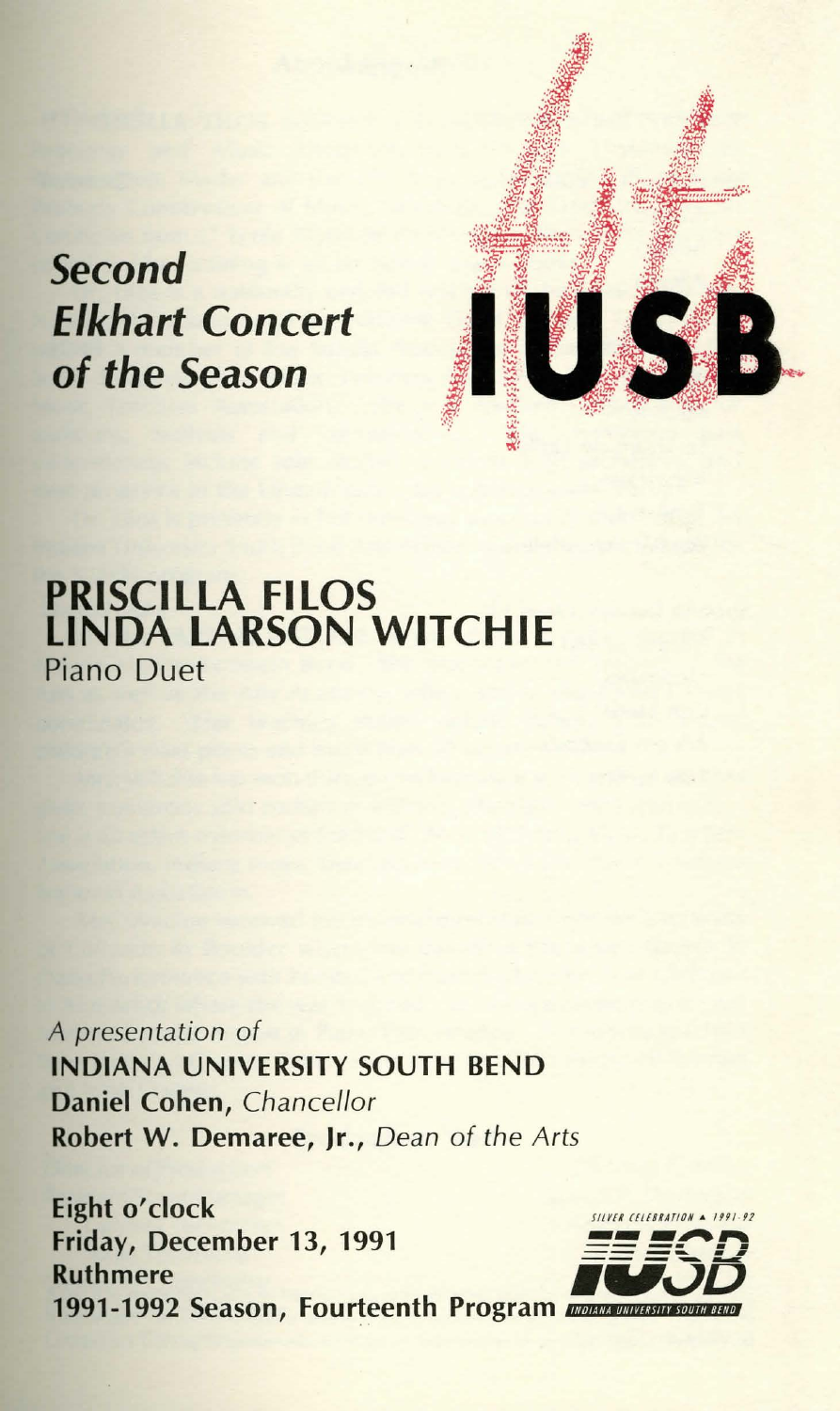### **Program**

Jesu, Joy of Man's Desiring Bach-Hess Sonata No. 1 in E-flat Major Clementi Allegro Adagio Allegro Dolly Suite, Opus 56 Faure Berceuse Mi-a-ou Le Jardin de Dolly Kitty-Valse Tendresse Les Pas Espagnole Spanish Dances, Opus 12 Moszkowski Allegro Brioso Moderato Con Mato Allegro Comodo Con Spirito

The use of recording or photographic devices at a concert in any auditorium of IUSB is forbidden. Eating, drinking or smoking at such events is also prohibited. Attendance by children under the age of responsible behavior is discouraged.

## **About the Artists**

**PRISCILLA FILOS** obtained a Doctorate of Music in Piano Pedagogy and Music Literature from Indiana University in Bloomington, Master and Bachelor degrees in Applied Piano from Peabody Conservatory of Music, Baltimore, Maryland, and a Piano Certificate from L' Ecole Normale de Musique, Paris. She has also completed her training in all six Suzuki piano books.

Dr. Filos is a nationally certified teacher of the Music Teachers National Association and the National Guild of Piano Teachers, as **well** as a member of the Suzuki Association of the Americas, the South Bend-Michiana Music Teachers Association and the Indiana Music Teachers Association. She is a frequent adjudicator for auditions, festivals and competitions. Her numerous past performances include solo recitals, concerts with orchestras, and duet programs in the United States, Latin America and Europe.

Dr. Filos is presently in her third year as a faculty member of the Indiana University South Bend Arts Academy and the coordinator for the Suzuki program.

**LINDA LARSON WITCHIE** is an adjunct faculty member at Indiana University South Bend. She teaches for the Division of the **Arts** as well as the Arts Academy, where she is also applied music coordinator. Her teaching duties include college class piano, children's class piano and more than 50 private students.

Mrs. Witchie has won thirteen performance scholarships and has given numerous solo recitals in Indiana, Michigan and Colorado. She is an active member of the South Bend-Michiana Music Teachers Association, Indiana Music Teachers Association and Music Teachers National Association.

Mrs. Witchie received her musical education from the University of Colorado in Boulder where she earned a Bachelor's degree in Piano Performance with honors, and from the University of Michigan in Ann Arbor where she was awarded a teaching assistantship for her Master of Music degree in Piano Performance. Her former teachers have included Charles Fisher, Joanne Smith, Doris Pridonoff Lehnert and John Owings.

## **Production Staff**

Resident Stage Manager David R. Davenport Lighting Technician Anthony P. Morus **Stage Technician Michael Burrow Outreach Coordinator** Mary W. Coe Production Coordinator Mark Todd **Graphics Designer Alice Dare Slatton** 

**Director of Production Thomas C. Miller**